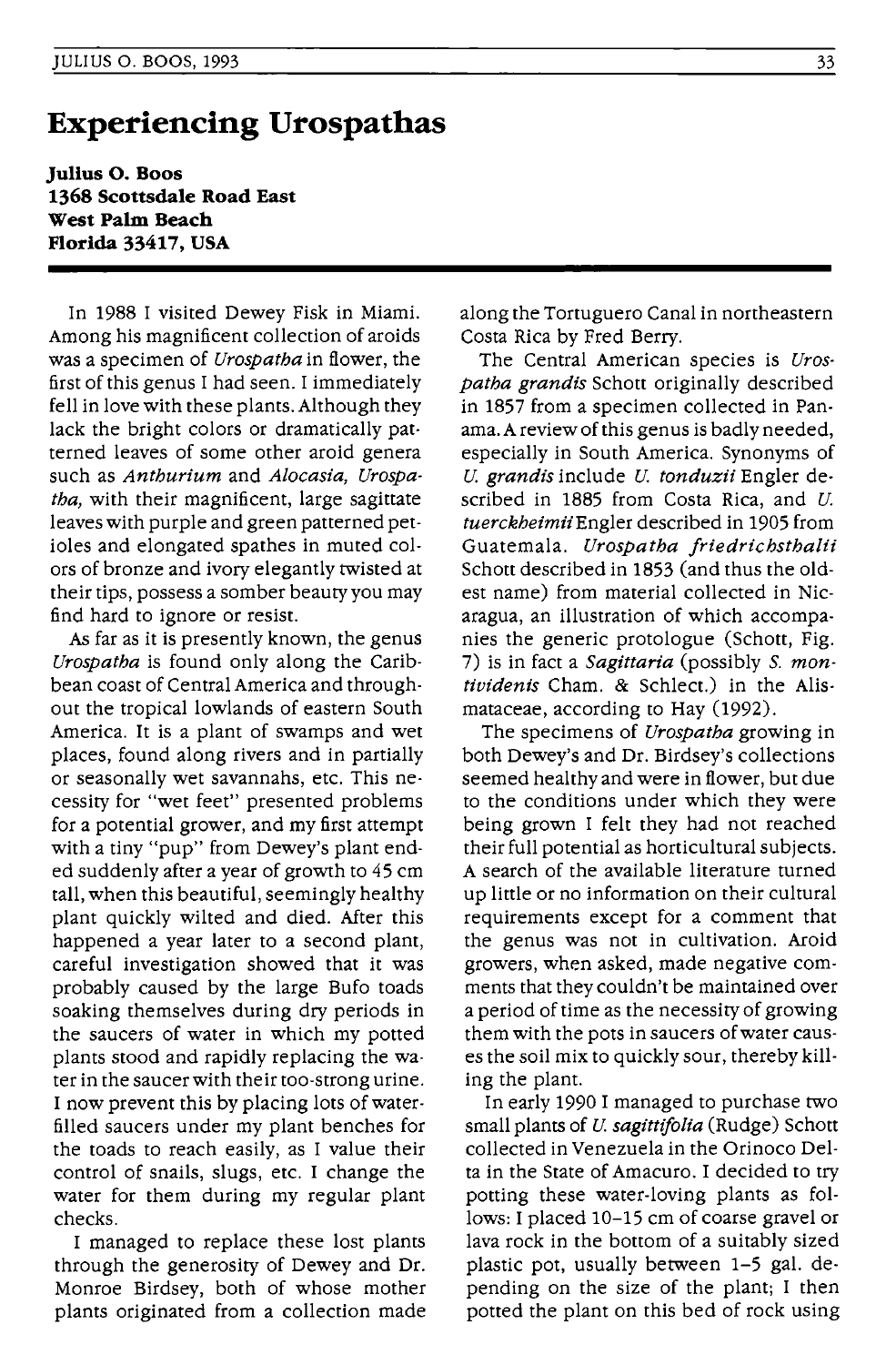

Fig. 1. *Urospatha grandis* Schott. Tortuguero Canal, Limon Province, Costa Rica. Photo by Robert Skinner.

a mixture of approximately three·quarters coarse "play" sand and one-quarter commercial soilless potting mix-the brand does not seem critical, followed by a layer of approximately 1 cm of composted cow ma· nure. The potted plants were placed in large deep saucers containing water between 5- 10 cm deep which are refilled as necessary and changed and rinsed every 2-4 weeks to prevent a build-up of fertilizer salts due to evaporation. I am still experimenting using different combinations in my potting mixes.

I grow my Urospathas on benches in the partial shade of fruit trees in my yard, using the north side of my house from March to October, when these heat-loving plants really thrive in summer temperatures that reach 90°F during the day and 80°F at night. I then move them to the south side of my house from late October to early March for protection from the cold north winds. If the temperature is forecast to fall below 55°F, I bring them into my garage. I am also alert



Fig. 2. *Urospatha sagittifolia* (Rudge) Schott. Orinoco Delta, Amacuro State, Venezuela. Photo by Robert Skinner.

for wind, as the plants have received some damage from 60°F temperatures with wind.

I use a weak liquid fertilizer weekly in summer, monthly in winter. Dyna-Gro 7 -9-5 seems to give the best results; there has been some "leaf burn," particularly on *U*. grandis, when I have tried other brands. My growing experiments resulted in one of my plants of *U sagittifolia* receiving the first place Division Award atthe 1991 l.A.S. Show in Miami.

An interesting problem that occurred was that during the surge of rapid growth in early summer, the leaves of *U. sagittifolia* were emerging from the plant with one or both of their rear lobes missing, seemingly torn off during rapid growth in their embryonic stage within the plant. This devastating problem which ruins the beauty of these spectacular leaves seems to have been corrected, thanks to a suggestion by Craig Morell, by sprinkling about *Yz* to 1 teaspoonful of manganese sulfate on top of the soil. This apparently toughens the leaf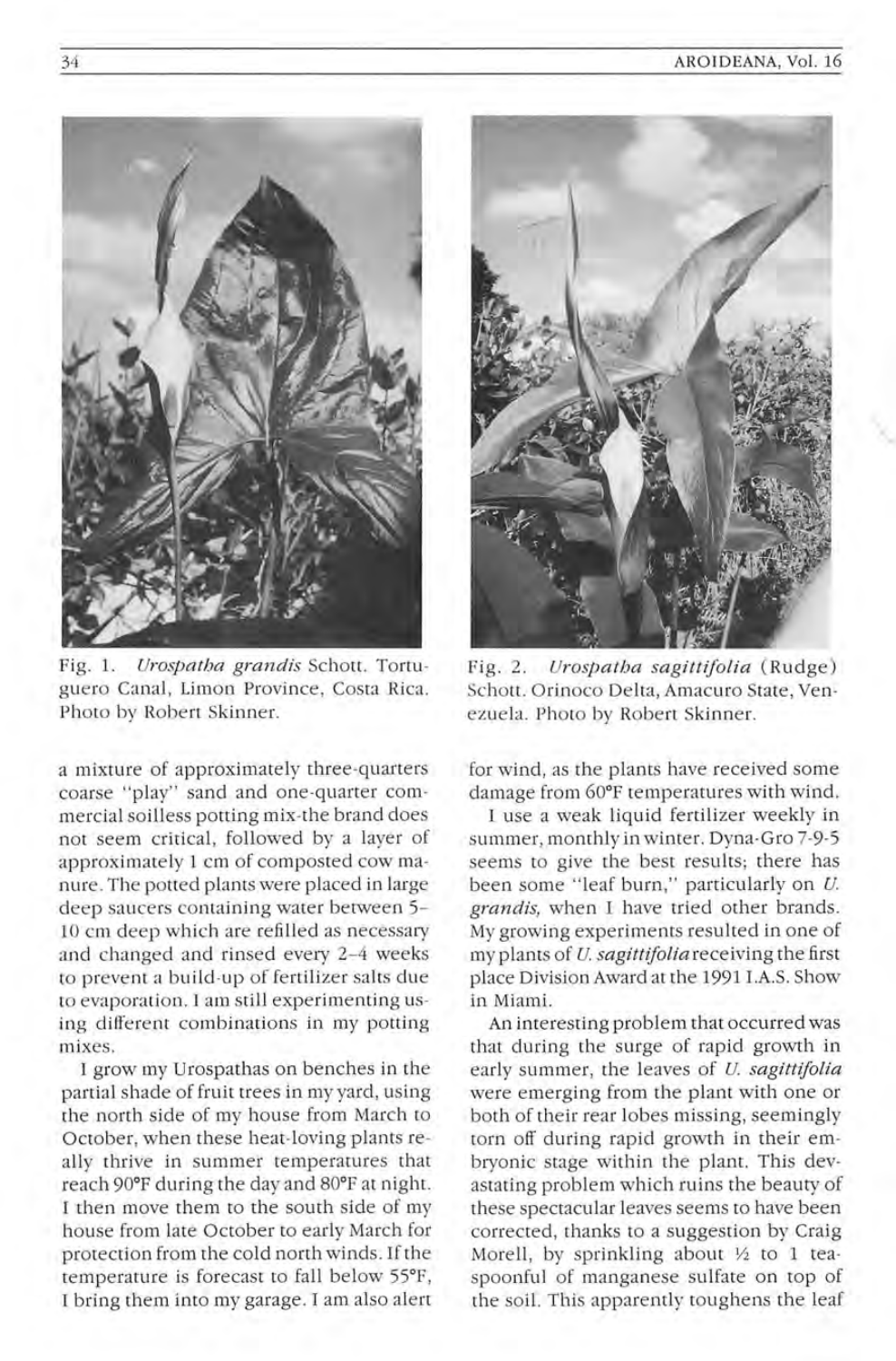texture, and has drastically lessened the incidence of missing posterior lobes.

The inflorescences of *U. sagittifolia* during daylight hours emit an intense pleasant odor of exotic tropical fruit. *U. grandisemits*  a not unpleasant faint odor of fresh cantaloupe or old dried fruit. These odors attract fruit flies and various small beetles and wasps which may be the pollinators.

The spadix is bisexual. The female parts are receptive as the spathe opens and remain so for about a week; the circular stigmas are visibly moist and sticky during this stage. Soon afterwards, the spadix begins to produce visible amounts of powdery cream-colored pollen, starting at the top and gradually moving downward for a period of approximately 10 days. If you are fortunate to have one plant in flower at the female receptive stage, and another plant whose inflorescence is producing pollen, it is a simple matter to transfer pollen from one to the moist stigmas of the other, using a slim paintbrush moistened in water.

If not pollinated, the inflorescence of a healthy, mature plant will still develop a few fruits on the spadix. These fruits will each contain from 2 to 8 large kidneyshaped warty seeds. If the inflorescence is pollinated, most of the fruits on the spadix slowly mature within six months and can produce up to 335 viable seeds from one inflorescence. As the fruit develops on the spadix, it becomes larger and heavier within the persistent spathe, causing the entire inflorescence to slowly bend over at the top of the peduncle until both spathe and spadix are pointing downward.

When the fruits are ripe, the entire spadix falls off, separating at the stipe. I place the spadix in a bowl of water where it floats and rapidly absorbs water into its visibly spongy interior through the opening at the stipe, causing it to sink lower into the water. After a few hours, the fruits float free of the spadix in rafts of up to 10 fruits. These rafts also float and rapidly absorb water. The absorption of water seems to cause the development of a large amount of clear gelatin-like substance around each seed, serving to separate the tightly packed seeds from each other, thereby bursting each fruit open at its sides leaving the "cap" intact and the seeds to float encased in gelatin. The seeds are collected and placed in a large strainer where a strong jet of water separates them from the gelatin and any bits of pulp. I do a final soak of the seeds in a bowl of water containing a few drops of household bleach as an anti-fungal measure, then place them on top of 4-5 cm of very wet sand in a deepsided tray which I enclose in a clear plastic bag. The tray is placed under fluorescent Gro-Lux bulbs or can be placed in a sunny greenhouse under the shade cloth.

The seeds begin to germinate starting at around 4 weeks. When the seedlings are around 3-4 cm tall, they are transplanted to small pots or a communal tray with about 4 cm of coarse gravel in the bottom and a mixture of sphagnum moss and a little coarse sand on top. The pots or trays are placed in other trays containing 3 cm of water. I fertilize every two weeks with a weak solution of Dyna-Gro 7-9-5. Whitefly and aphids can be occasional problems to the seedlings, but they can be controlled by Safer soap or insecticidal sprays as needed. The seedlings grow rapidly and reach 15 cm tall within 6 months. One of my seedlings produced its first inflorescence in 14 months from seed.

I have seedlings produced from *U. gran*dispollinated by U. *sagittifolia,* from U. *sagittifolia* pollinated by *u. grandis,* and from wild collected seed of *U. sagittifolia* ex: French Guiana. The seedlings produced by the pollination of *U. sagittifolia* by U. *grandis* show very significant differences from each other and from other batches of seedlings and are the first recorded hybrids of this genus.

In addition to propagation by seed, mature plants of both species produce pups at their bases from eyes at the joints of the underground portion of the rhizomes. I leave these pups to develop with their mother plant for about 1 year before removing and potting them separately while at the same time repotting the mother plant to a larger container.

I am trying to obtain other species of *Urospatha* to bring them into cultivation and for study, such as *U. wurdackii* (Bun